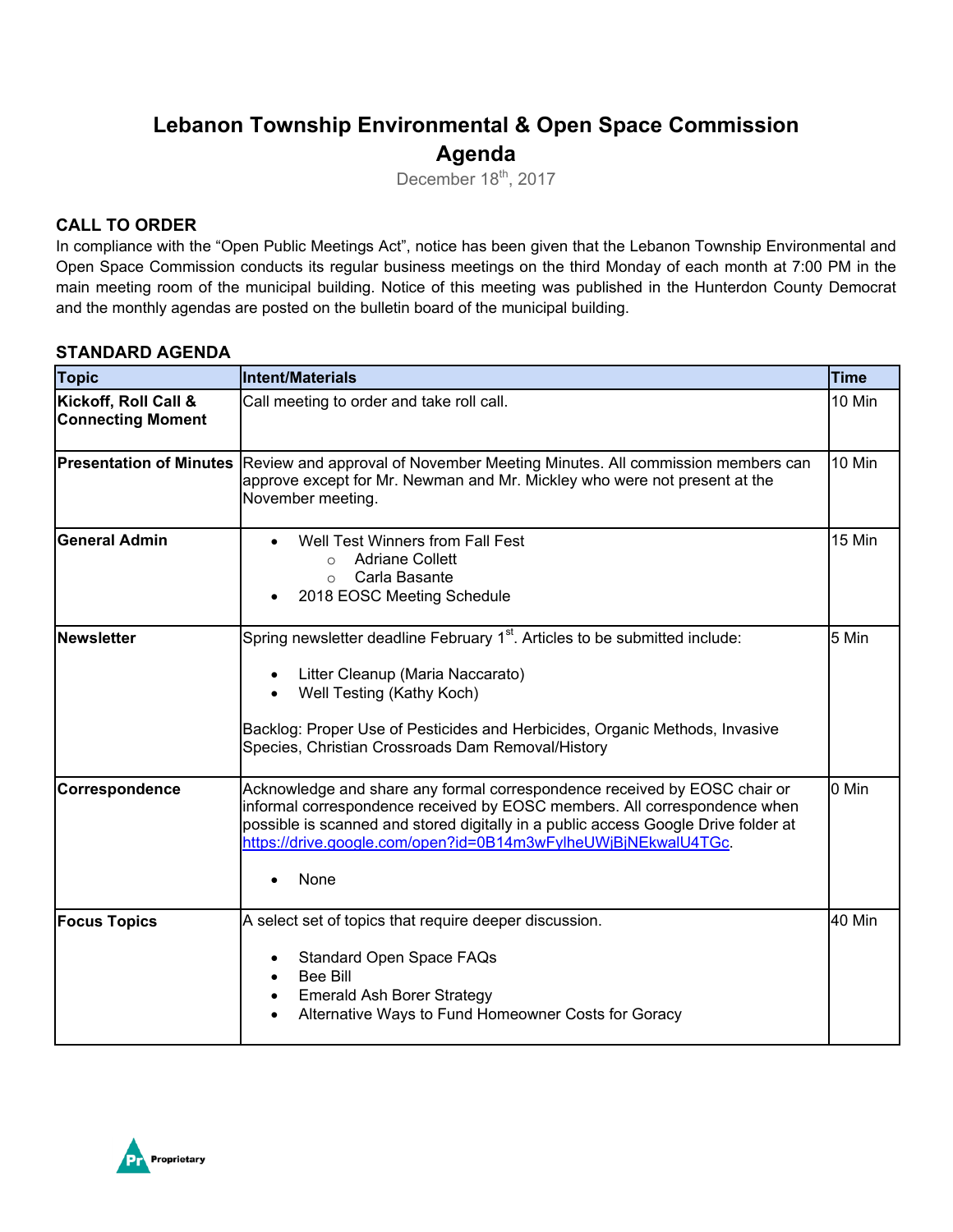| <b>Topic</b>   | Intent/Materials                                                                                                                                                                                                                                                                  | <b>Time</b> |
|----------------|-----------------------------------------------------------------------------------------------------------------------------------------------------------------------------------------------------------------------------------------------------------------------------------|-------------|
| <b>Reports</b> | Provide updates on the following standard topics below; any pre-submitted updates<br>are included in Attachment 1.                                                                                                                                                                | 10 Min      |
|                | <b>Program Reports</b><br>Litter Cleanup (Naccarato)<br>$\bullet$<br>Well Testing (Koch)<br>LT Fall Fest (Duckworth)                                                                                                                                                              |             |
|                | <b>Project Reports</b><br>NJ Water Supply Property Agreement Refresh (Mickley)<br>Conservation Easement Assessment (Duckworth)                                                                                                                                                    |             |
|                | Parcel Reports<br>Block 24, Lot 16 - Hickory Run Rd. DEP Preservation<br>٠<br>Block 36, Lot 17 Partial Preservation "Goracy Trail" (Hardy)<br>Block 35, Lot 88 Preservation "Red Mill Road" (Schmidt)<br>Pt. Mountain/Teetertown Link (Schmidt)<br>$\bullet$                      |             |
|                | <b>Administrative Reports</b><br>EOSC Budget (Duckworth)<br>$\bullet$<br>Planning Board (Duckworth)<br>Highlands Act (Duckworth)<br>$\bullet$<br>Musconetcong Watershed Association (Henriksen)<br>٠<br>Raritan Headwaters Association (Lawler)<br>Sustainable Jersey (Duckworth) |             |

## **Attachment 1: Reports**

#### **Block 36, Lot 17 Partial Preservation "Goracy Trail"**

As per Ms. Hardy on 17-Dec-2017, she spoke to the landowner on December 10<sup>th</sup> but received no indication from her that she was moving forward with a survey at this time.

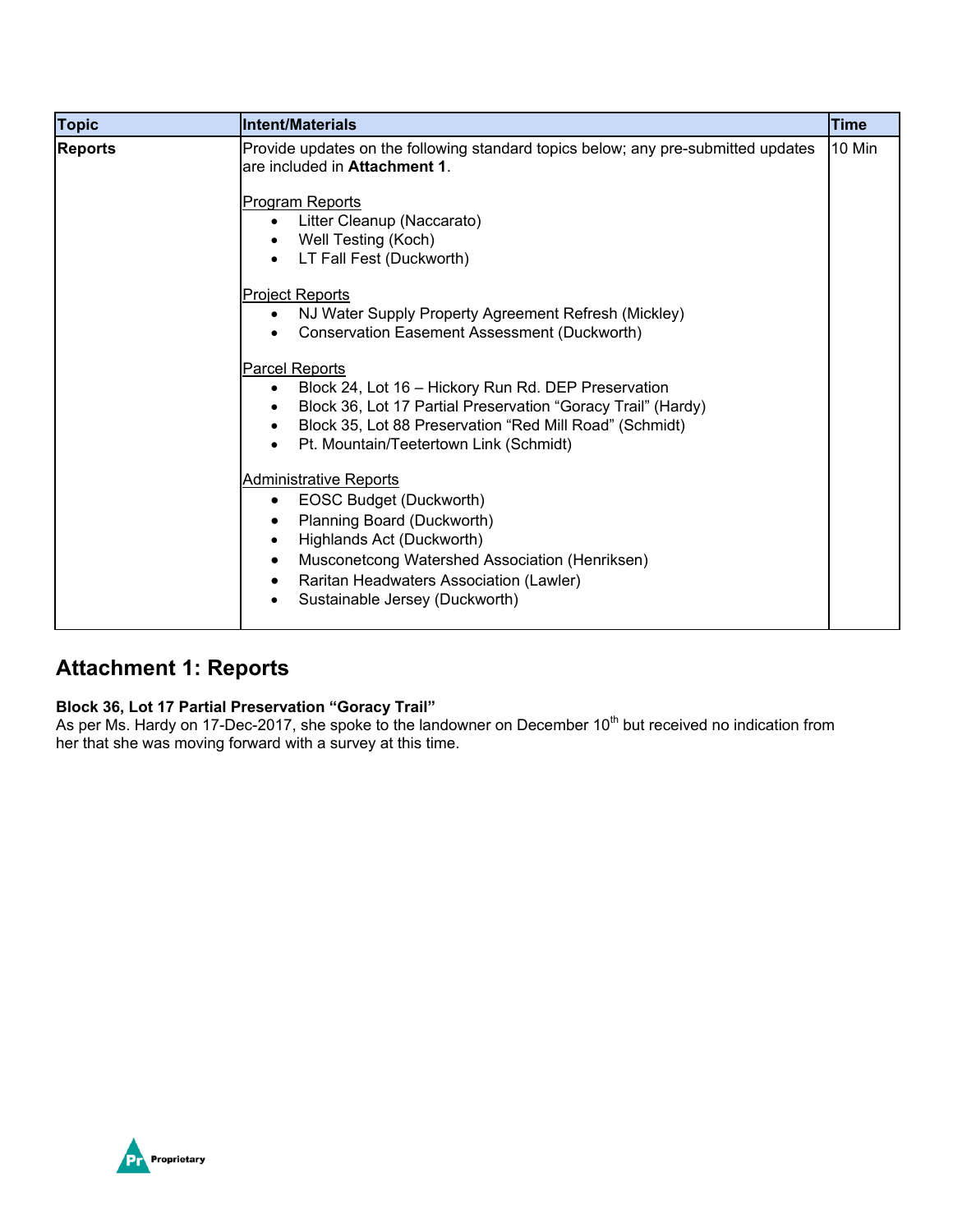# **Lebanon Township Environmental & Open Space Commission Minutes**

December 18<sup>th</sup>, 2017

### **ROLL CALL**

| <b>EOSC Member</b>      | <b>Role</b>                      | <b>Attendance</b> |
|-------------------------|----------------------------------|-------------------|
| Adam Duckworth          | Chairman, Planning Board Liaison | X                 |
| <b>Sharon Petzinger</b> | Member                           | <b>No</b>         |
| Warren Newman           | Member                           | <b>No</b>         |
| Erik Jan Henriksen      | Member                           | X                 |
| Nancy Lawler            | Member                           | <b>No</b>         |
| Sharon Hardy            | Member                           | X                 |
| <b>Adam Mickley</b>     | Member                           | X                 |
| Kathy Koch              | Alternate 1                      | X                 |
| <b>Marty Collett</b>    | Alternate 2                      |                   |

#### **MEETING MINUTES**

| <b>Topic</b>                                     | <b>Intent/Materials</b>                                                                                                                                                                                                                                                                                                                                                                                                                                                                                                                                                                                                                                                                                                                                                                                                            | <b>Time</b> |
|--------------------------------------------------|------------------------------------------------------------------------------------------------------------------------------------------------------------------------------------------------------------------------------------------------------------------------------------------------------------------------------------------------------------------------------------------------------------------------------------------------------------------------------------------------------------------------------------------------------------------------------------------------------------------------------------------------------------------------------------------------------------------------------------------------------------------------------------------------------------------------------------|-------------|
| Kickoff, Roll Call &<br><b>Connecting Moment</b> | Call meeting to order and take roll call.<br>Minutes: In addition to the EOSC members listed above, Committeeman Schmidt,<br>Mayor Laul and Tom and Deborah Szmaida of 169 Buffalo Hollow Road were in<br>attendance. The meeting was called to order at 7:05 PM.                                                                                                                                                                                                                                                                                                                                                                                                                                                                                                                                                                  | 10 Min      |
| <b>Presentation of Minutes</b>                   | Review and approval of November Meeting Minutes. All commission members can<br>approve except for Mr. Newman and Mr. Mickley who were not present at the<br>November meeting.<br>Minutes: Mr. Duckworth asked for comments on proposed November Minutes. Ms.<br>Hardy pointed out a minor correction. Mr. Duckworth asked for a motion to approve<br>with this minor correction. Mr. Collett made the motion, Mr. Henriksen seconded and<br>it was unanimously approved.                                                                                                                                                                                                                                                                                                                                                           | 10 Min      |
| <b>General Admin</b>                             | Well Test Winners from Fall Fest<br><b>Adriane Collett</b><br>$\bigcap$<br>Carla Basante<br>$\circ$<br>2018 EOSC Meeting Schedule<br>Minutes: Mr. Duckworth acknowledged that Adriane Collett and Carla Basante were<br>the winners of free basic well testing kits from the Fall Harvest Festival. Mr.<br>Duckworth then asked Ms. Hardy if she had a proposal for rescheduling the EOSC<br>meeting. Ms. Hardy stated that the only other Mondays on which the meeting room<br>is available is the first or fourth Monday of the month. She stated there was not much<br>difference between those two options when considering overlap with holidays and<br>proximity to Township Committee meeting. The team agreed to keep January as-is<br>on the third Monday and then shift to the first Monday of the month after that. Mr. | 15 Min      |

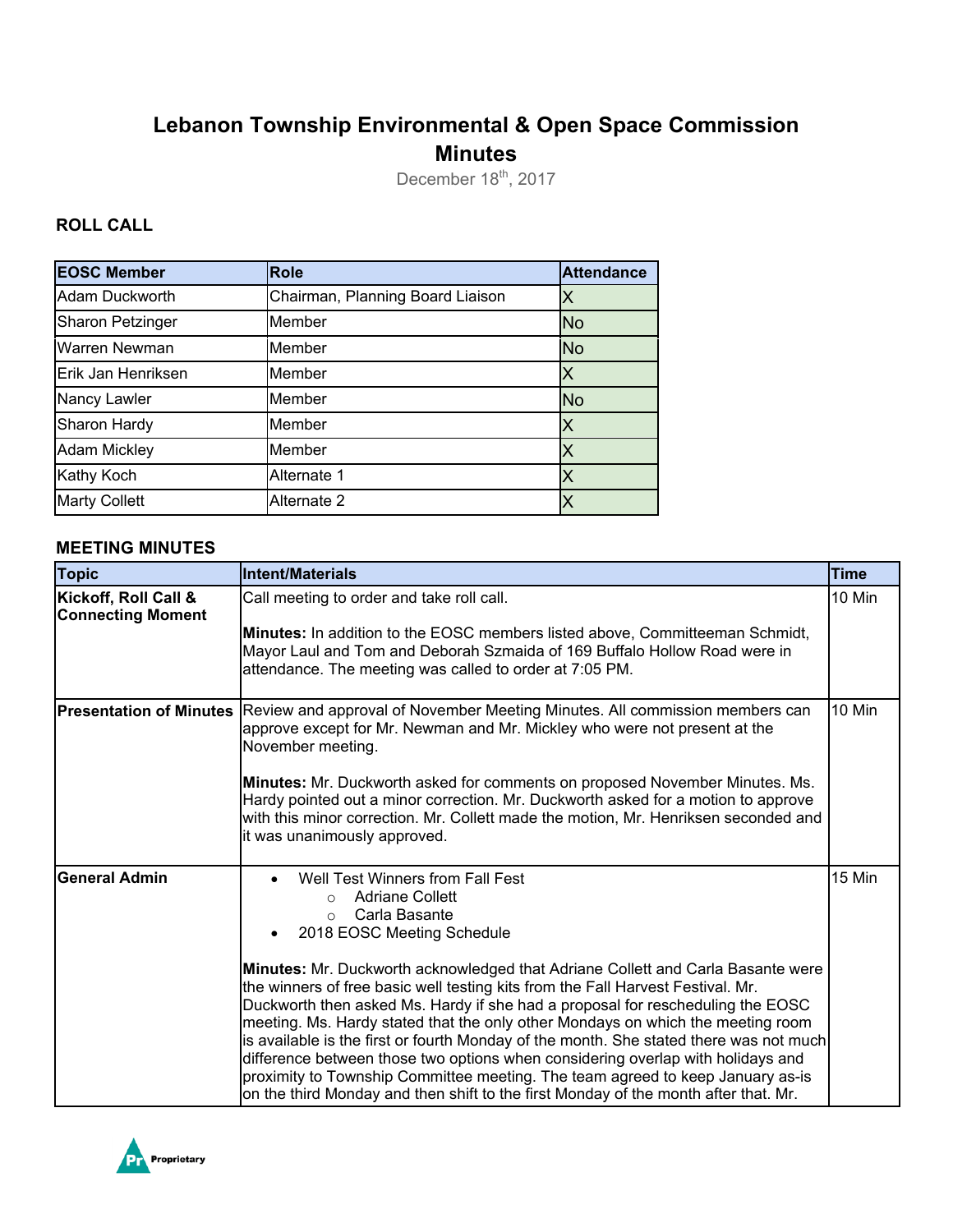| <b>Topic</b>        | Intent/Materials                                                                                                                                                                                                                                                                                                                                                                                                                                                                                                                                                                                                                                                                                                                                                                                                                                                                                                                        | <b>Time</b> |
|---------------------|-----------------------------------------------------------------------------------------------------------------------------------------------------------------------------------------------------------------------------------------------------------------------------------------------------------------------------------------------------------------------------------------------------------------------------------------------------------------------------------------------------------------------------------------------------------------------------------------------------------------------------------------------------------------------------------------------------------------------------------------------------------------------------------------------------------------------------------------------------------------------------------------------------------------------------------------|-------------|
|                     | Duckworth said he would follow up with Karen Sandorse.                                                                                                                                                                                                                                                                                                                                                                                                                                                                                                                                                                                                                                                                                                                                                                                                                                                                                  |             |
| Newsletter          | Spring newsletter deadline February 1 <sup>st</sup> . Articles to be submitted include:                                                                                                                                                                                                                                                                                                                                                                                                                                                                                                                                                                                                                                                                                                                                                                                                                                                 | 5 Min       |
|                     | Litter Cleanup (Maria Naccarato)<br>$\bullet$<br>Well Testing (Kathy Koch)<br>$\bullet$                                                                                                                                                                                                                                                                                                                                                                                                                                                                                                                                                                                                                                                                                                                                                                                                                                                 |             |
|                     | Backlog: Proper Use of Pesticides and Herbicides, Organic Methods, Invasive<br>Species, Christian Crossroads Dam Removal/History                                                                                                                                                                                                                                                                                                                                                                                                                                                                                                                                                                                                                                                                                                                                                                                                        |             |
|                     | <b>Minutes:</b> Mr. Duckworth noted there were two newsletter articles on the docket for<br>the spring newsletter. Ms. Koch stated that she would decide on a date for well<br>testing with Mara. She also noted that she attended the RHA State of the Watershed<br>event and said it was a good event but there was no new information for us; it was<br>the standard information we already got through our RHA contacts.                                                                                                                                                                                                                                                                                                                                                                                                                                                                                                            |             |
| Correspondence      | Acknowledge and share any formal correspondence received by EOSC chair or<br>informal correspondence received by EOSC members. All correspondence when<br>possible is scanned and stored digitally in a public access Google Drive folder at<br>https://drive.google.com/open?id=0B14m3wFylheUWjBjNEkwalU4TGc.                                                                                                                                                                                                                                                                                                                                                                                                                                                                                                                                                                                                                          | 0 Min       |
|                     | None                                                                                                                                                                                                                                                                                                                                                                                                                                                                                                                                                                                                                                                                                                                                                                                                                                                                                                                                    |             |
|                     | Minutes: Mr. Duckworth asked if there was any correspondence received by<br>Commission members. There was none.                                                                                                                                                                                                                                                                                                                                                                                                                                                                                                                                                                                                                                                                                                                                                                                                                         |             |
| <b>Focus Topics</b> | A select set of topics that require deeper discussion.                                                                                                                                                                                                                                                                                                                                                                                                                                                                                                                                                                                                                                                                                                                                                                                                                                                                                  | 40 Min      |
|                     | <b>Standard Open Space FAQs</b><br><b>Bee Bill</b><br><b>Emerald Ash Borer Strategy</b><br>$\bullet$<br>Alternative Ways to Fund Homeowner Costs for Goracy                                                                                                                                                                                                                                                                                                                                                                                                                                                                                                                                                                                                                                                                                                                                                                             |             |
|                     | Minutes: Mr. Duckworth stated he was contacted by Tom and Deborah Szmaida,<br>who were in the audience, regarding proposed amendments and new rules<br>regulating beekeeping activities in NJ. Mr. Duckworth highlighted that original laws<br>were passed in 2015 and that these pre-empted any municipal rules; he also stated<br>that some of the key aspects with respect to the current proposed changes were<br>clarification on definitions, hive density limits and property setback limits for hives.<br>Mr. Duckworth then gave the floor to Mr. and Mrs. Szmaida.                                                                                                                                                                                                                                                                                                                                                            |             |
|                     | Mr. Szmaida stated that they are 19-year residents of Lebanon Township and have<br>been beekeepers for the past 5 years. He is the vice president of the Northwest<br>branch of the NJ Beekeepers Association, which consists of approximately 150<br>beekeepers. There are 10 chapters in the state. Hobbyists and sideliners make up to<br>about 80% of beekeepers in state. The proposed rules restrict what non-qualified<br>commercial beekeepers can do and did not include input from the state apiarist or<br>from beekeepers. There was some discussion after this and Mr. Duckworth offered<br>to work with Mr. Szmaida to prepare a resolution. Mr. Szmaida stated he follow up<br>with Mr. Duckworth and Mr. Laul via email to continue the discussion and that he<br>would be attending the Township Committee meeting on Wednesday night.<br>Mr. Duckworth then moved on to the next topic to which was the standard open |             |

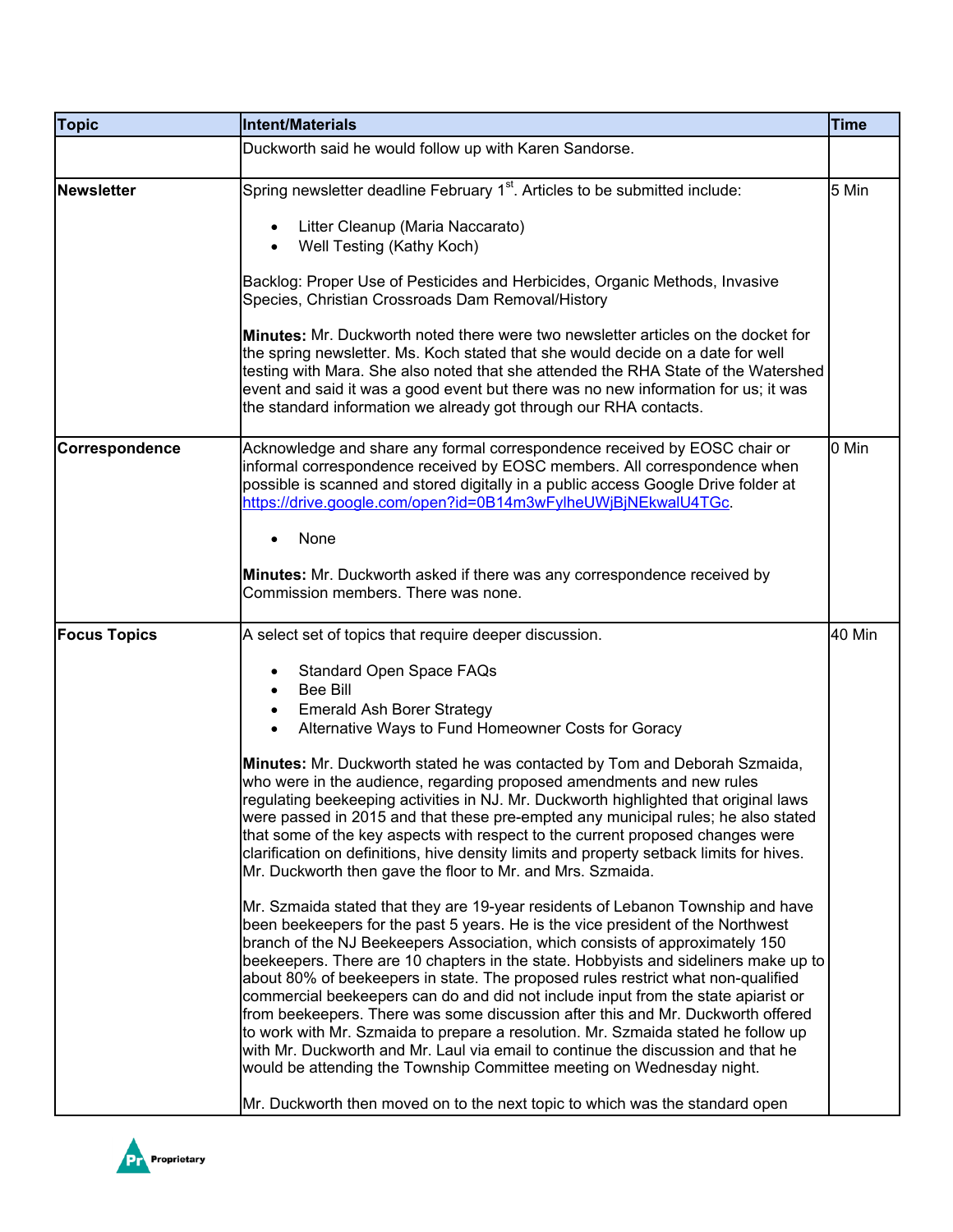| <b>Topic</b>   | Intent/Materials                                                                                                                                                                                                                                                                                                                                                                                                                                                                                                                                                                                                                                                                                                                                                         | <b>Time</b> |
|----------------|--------------------------------------------------------------------------------------------------------------------------------------------------------------------------------------------------------------------------------------------------------------------------------------------------------------------------------------------------------------------------------------------------------------------------------------------------------------------------------------------------------------------------------------------------------------------------------------------------------------------------------------------------------------------------------------------------------------------------------------------------------------------------|-------------|
|                | space FAQs. Ms. Hardy stated that she shared a link via Slack to the USDA Forest<br>Service website which listed some FAQs. Mr. Henriksen said that he would do more<br>searching online.                                                                                                                                                                                                                                                                                                                                                                                                                                                                                                                                                                                |             |
|                | Mr. Duckworth then moved on to the next topic, recapping the Hunterdon County<br>Planning Board breakfast talk which focused on septic system management and the<br>emerald ash borer. Mr. Duckworth stated that there was excellent turnout from<br>Lebanon Township with approximately nine members from the Township Committee<br>and Planning Board attending. He stated some attendees discussed the need for an<br>emerald ash borer strategy. Mr. Laul stated that the utility company was back in town<br>removing ash trees from around power lines. Mr. Schmidt highlighted that public<br>education and outreach should be a priority for 2018. It was highlighted that Ms.<br>Petzinger was going to prepare a newsletter article for the spring newsletter. |             |
|                | Mr. Duckworth then raised a question to the team, which originated prior to the<br>meeting from Ms. Lawler, asking if there were any ideas on how to help the property<br>owner of Block 36, Lot 17, (the Goracy link to Miquin) defray the costs of the survey<br>required prior to potential sale and preservation. There were no ideas and the team<br>acknowledged that public funds could not be used for this. Ms. Hardy stated she<br>would extend the invite to Mr. Duckworth's New Year's Day walk to the property<br>owner.                                                                                                                                                                                                                                    |             |
| <b>Reports</b> | Provide updates on the following standard topics below; any pre-submitted updates<br>are included in Attachment 1.                                                                                                                                                                                                                                                                                                                                                                                                                                                                                                                                                                                                                                                       | 10 Min      |
|                | Program Reports<br>Litter Cleanup (Naccarato)<br>$\bullet$<br>Well Testing (Koch)<br>LT Fall Fest (Duckworth)                                                                                                                                                                                                                                                                                                                                                                                                                                                                                                                                                                                                                                                            |             |
|                | <b>Project Reports</b><br>NJ Water Supply Property Agreement Refresh (Mickley)<br><b>Conservation Easement Assessment (Duckworth)</b>                                                                                                                                                                                                                                                                                                                                                                                                                                                                                                                                                                                                                                    |             |
|                | <b>Parcel Reports</b><br>Block 24, Lot 16 - Hickory Run Rd. DEP Preservation<br>Block 36, Lot 17 Partial Preservation "Goracy Trail" (Hardy)<br>Block 35, Lot 88 Preservation "Red Mill Road" (Schmidt)<br>Pt. Mountain/Teetertown Link (Schmidt)                                                                                                                                                                                                                                                                                                                                                                                                                                                                                                                        |             |
|                | <b>Administrative Reports</b><br>EOSC Budget (Duckworth)<br>٠<br>Planning Board (Duckworth)<br>Highlands Act (Duckworth)<br>Musconetcong Watershed Association (Henriksen)<br>Raritan Headwaters Association (Lawler)<br>Sustainable Jersey (Duckworth)<br>$\bullet$                                                                                                                                                                                                                                                                                                                                                                                                                                                                                                     |             |
|                | Minutes: Mr. Duckworth asked if there were any other updates before adjourning.<br>Committeeman Schmidt provided an update regarding the preservation opportunity<br>with Block 10, Lot 41 along Buffalo Hollow Road. He stated that NJCF has contacted<br>the state regarding this parcel and that the state likes the idea. He stated that NJCF<br>wants to get behind this, as well.                                                                                                                                                                                                                                                                                                                                                                                  |             |